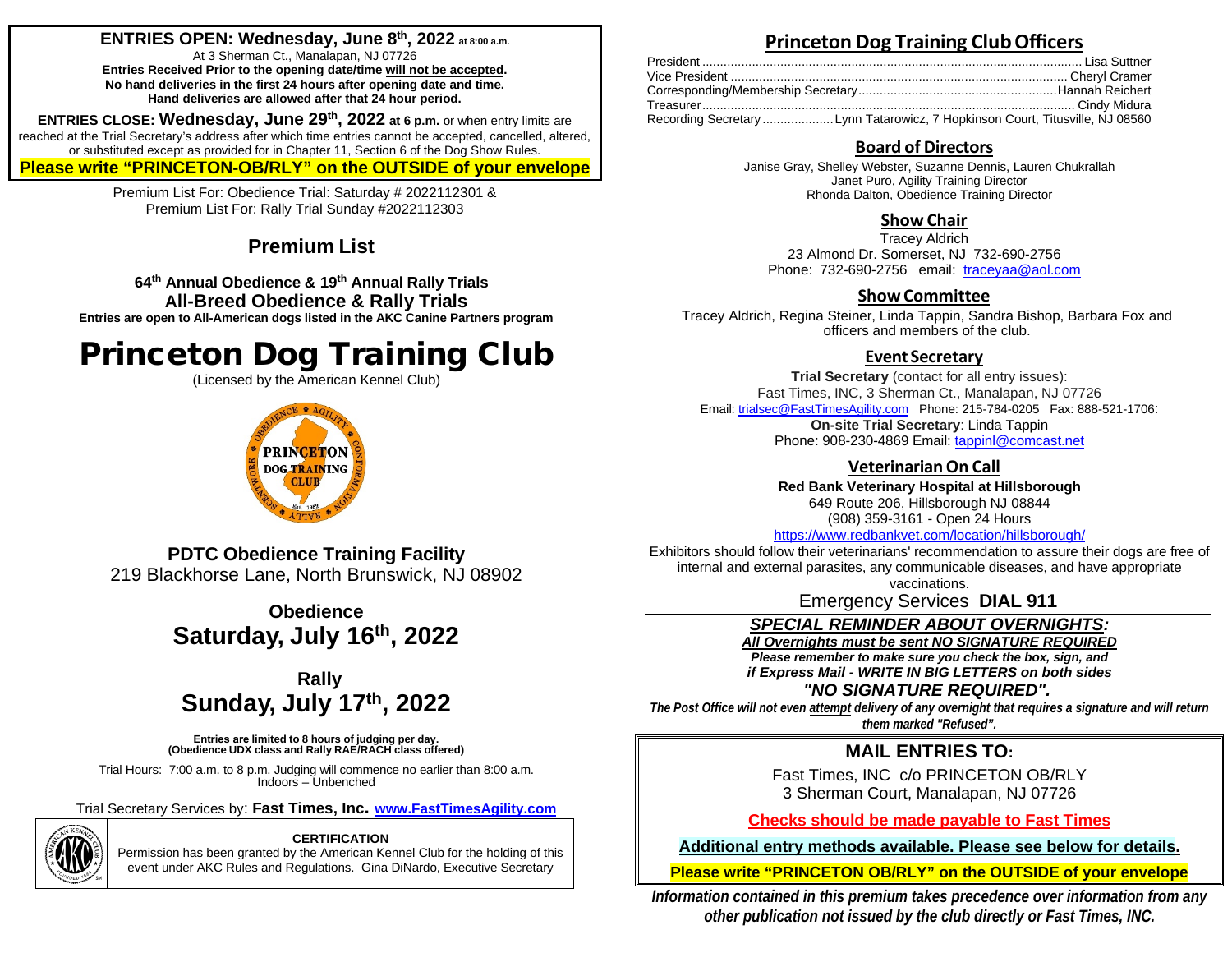## **Trial Site & Club Policies**

**Any specific guidelines in regards to COVID-19 will be included in the final confirmation and judging schedule. These rules will be in line with CDC, State of New Jersey, trial site and AKC Obedience and Rally event and judge guidelines in effect at the time of the trial.**

• Parking is in the back of the building in the dumpster area.

• Everyone must use the door to the right of the side-walk, straight up from the dumpster.

- **Pick up after your dog!**
- Do not allow dogs to potty on, near or in the building. Clean up any accidents that may happen.
- If necessary, please walk your dog by the side of the parking lot near the dumpster where you will find two potty stations.
- Dogs must be on a leash at all time when not in the ring.

• If you or your dog are not feeling well or showing signs of illness, please stay home.



## **Judges and Assignments**

**Saturday Obedience judge: Jean Nocilly:** PO Box 315, Cheswold, DE 19936

**Sunday Rally judge:**

**Sylvia Brownlee:** 2665 Seven Hickories Rd., Dover, DE 19904

## **Saturday Obedience classes offered:**

Regular Obedience: Novice A & B, Open A & B, Utility A & B Alternative Titling Obedience: Preferred Novice, Preferred Open, Preferred Utility Optional Titling Obedience: Beginner Novice A & B

## **Sunday Rally classes offered:**

Rally: Novice A & B, Intermediate, Advanced A & B, Excellent A & B, Master

## **Trial Entry fees:**

\$35 for the first entry of each dog \$30 for each additional entry of the same dog Fees include all AKC event service and recording fees

# **Obedience Ribbon Prizes**

### **Regular, Alternative & Optional Titling Classes**

| Highest Scoring Dog in Open B & Utility Combined  Dark Green & Blue Rosette |  |
|-----------------------------------------------------------------------------|--|
|                                                                             |  |

**All dog and handler teams achieving a title will receive a New Title Rosette. OTCH Rosettes will be available.**

## **Rally Ribbon Prizes Regular Titling Classes**

| Highest Scoring Dog in Rally Excellent B & Advanced B Combined Blue & Green Rosette |  |
|-------------------------------------------------------------------------------------|--|
| Highest Scoring Triple Qualifying Score (ExcB/AdvB/Master) Blue & Red Rosette       |  |
|                                                                                     |  |
|                                                                                     |  |
|                                                                                     |  |
|                                                                                     |  |
|                                                                                     |  |

**All dog and handler teams achieving a title will receive a New Title Rosette.**

**FILLABLE PDF ENTRY FORM AT THE END OF THIS PREMIUM.**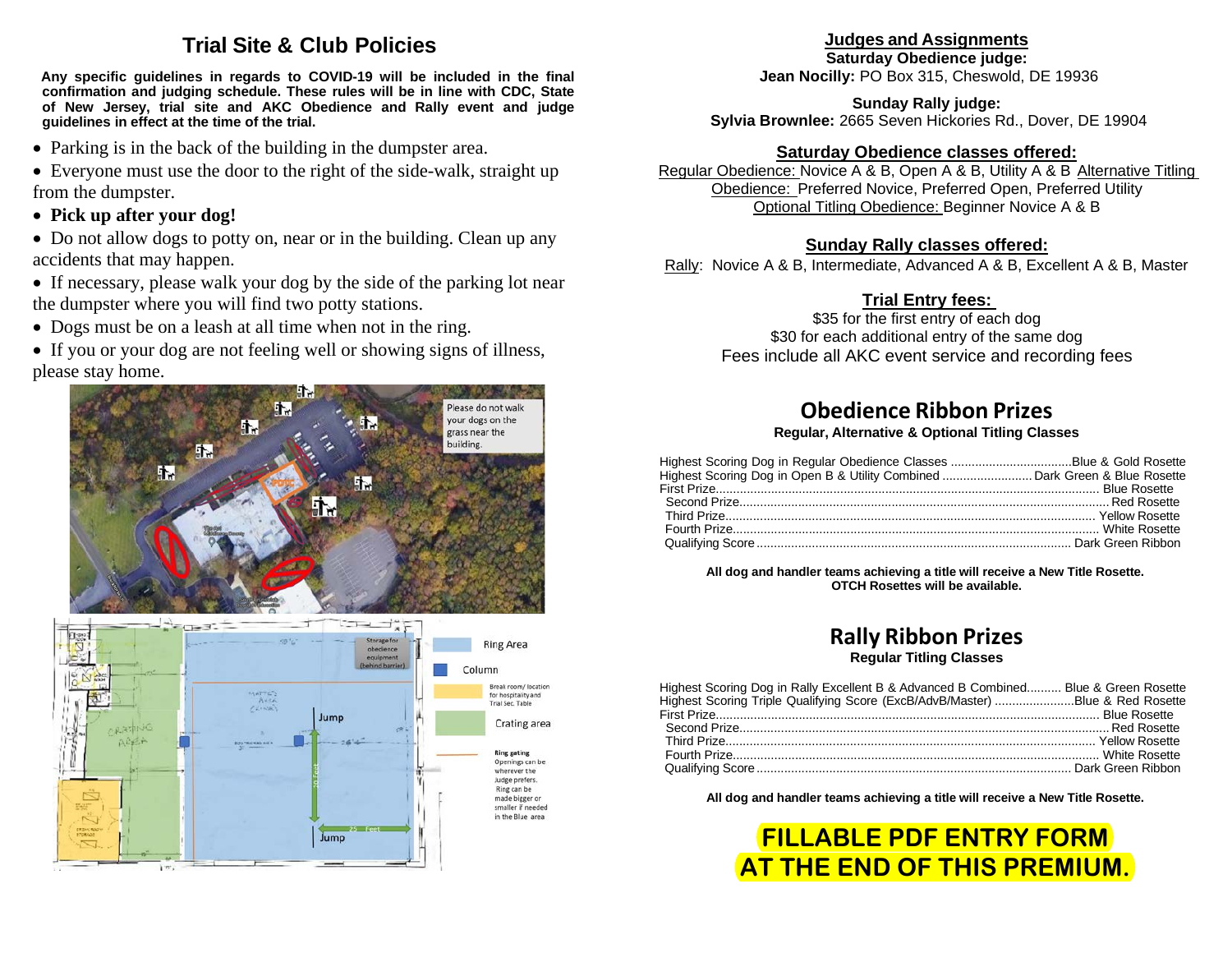### **Additional Obedience Prizes**

## **OBEDIENCE REGULAR CLASS CASH PRIZES**<br>Novice Class "A" Movice Class "B"

| Novice Class "A"  | Novice Class "B"  |
|-------------------|-------------------|
| Open Class "A"    | Open Class "B"    |
| Utility Class "A" | Utility Class "B" |

## **OPTIONAL TITLING CLASSES**<br>Beginner Novice Class "B"

Beginner Novice Class "A" Beginner Novice Class "B" Preferred Classes

#### **REGULAR OBEDIENCE CLASS PRIZES**

Unless otherwise indicated, the following prizes are for qualifying dogs in REGULAR CLASSES (Novice A & B, Open A & B, and Utility A & B) only. Qualifying scores are required for all prizes. **Dog** refers to either sex. Class cash prizes and prize claim cards will be awarded in the ring at the completion of each class. Prize claim cards can be redeemed at the trophy table for actual prize. In order to be eligible for a prize, exhibitors or their agents must remain until the prizes are awarded. All trophies must be claimed the day of the show. **No prizes will be mailed.** The Princeton Dog Training Club, Inc. reserves the right to substitute a trophy of equal or greater value should the prize listed in the premium list no longer be available.

#### **PRIZE LIST**

### **THE PRINCETON DOG TRAINING CLUB "PRESIDENT'S AWARD" - \$50.00 cash** offered by

Princeton Dog Training Club Inc. Trophy Fund presented to the **HIGHEST SCORING DOG IN TRIAL.** The winner's name and score will be engraved on a plaque for display at future trials.

**THE PRINCETON DOG TRAINING CLUB "FOUNDER'S AWARD" - \$50.00 cash** offered by Princeton Dog Training Club Inc. Trophy Fund presented to the **HIGHEST SCORING DOG** in **Open B and Utility Combined**. The winner's name and scores will be engraved on a plaque for display at future trials.

HS BEAGLE in TRIAL – A Worthy Dog Sidekick Harness (M (15" - 22" chest) Raspberry) in memory of Pebbles offered by Cindi Pisnoy.

HS BEDLINGTON TERRIER in TRIAL - \$20.00 cash prize offered by Barbara Mateki and Catherine Bravakis

HS CAIRN TERRIER in TRIAL - \$20.00 cash prize offered by Jonel Lamariana in memory of CH Dufdon's Twin Turbo CDX JE

HS CHOW CHOW in TRIAL – A Wooden Breed Box and matching key ring w/ breed motif offered by Nancy DiSalvi in memory of "Sammy"(Sam Malone of Takla Makan CDX)

HS COCKER SPANIEL in TRIAL - \$20.00 cash prize offered by Robin Berry dedicated to Griffin and Megan

HS ENGLISH SETTER in TRIAL - A Memento with breed motif offered by a friend of PDTC

HS ENGLISH SPRINGER SPANIEL IN TRIAL - \$10.00 cash prize offered by Pam Ornberg

HS NORWICH TERRIER in TRIAL - A Mug with obedience motif

HS SPINONE ITALIANO in TRIAL - A donation to the Morris Animal Foundation's Canine Cancer Campaign in honor of the winner. Offered by Susan A. Palius

HS WIRE HAIRED FOX TERRIER in TRIAL- 3 breed figurines and plush toy offered by Marilyn Begasse in memory of Rigg

#### **NOVICE A / B PRIZES**

HS AIREDALE TERRIER in NOVICE A or B - \$20.00 cash prize offered by Del & Louise Reickord

HS BELGIAN MALINOIS in NOVICE A or B - \$20.00 cash prize in memory of Broadcreek's Chase a Rainbeaux CGC offered by Allan and Verta Viana

HS poodle in Novice A or B (if no poodle in novice, Open A or B) - \$30 cash prize offered by Pat Brown and Dolores Watkins.

#### **NOVICE A PRIZES**

HS BEGIAN MALINOIS - \$10.00 cash prize offered by Allan and Verta Viana in memory of Broad Creek's Chase a Rainbeaux CGC "Beaux"

HS BOUVIER DES FLANDERS- \$25.00 cash prize offered by a friend of PDTC, in memory of Teddy Bear Des Devine, UD

HS CAIRN TERRIER - \$10.00 cash prize and a picture frame offered by Jonel Lamariana, Nigel and CH Dufon's Twin Turbo CDX JE

HS COCKER SPANIEL - A Glass Mikasa Dish offered by John and Pat Etchells, "Deerhill"

HS DALMATIAN - \$20.00 cash prize offered by Stanley and Janet Budzynski

HS ENGLISH COCKER SPANIEL - A Breed Figurine and Jewelry Box, in memory of Barbara O'Brien offered by PDTC

HS FOX TERRIER (SMOOTH) - \$20.00 cash prize offered by Ingrid Butt

HS MINIATURE SCHNAUZER - \$25.00 cash prize offered by Barbara Matecki in memory of Schatzie UD

HS PAPILLION - \$10.00 cash prize offered by Janet Brav

HS JACK RUSSELL TERRIER - A Breed Mug offered by Jonel Lamariana and Fox Run Kylie UD JE

HS PEMBROKE WELSH CORGI - \$20.00 cash offered by Terry Walker in memory of Brunswig's Hocus Pocus CD ("Pokey")

HS POMERANIAN - \$25.00 cash prize offered by Marti Haliflo

HS TOY BREED DOG - \$30.00 cash prize offered by Marti Halifko, Halifko Poms

#### **NOVICE B PRIZES**

HS ALL-AMERICAN - \$25.00 cash prize offered by Josephine Cascio dedicated to Tony B Good All-American dog

HS BERNESE MOUNTAIN DOG - Two glass mugs with breed motif offered by Sara Steele

HS CAIRN TERRIER - \$10.00 cash prize offered by Jonel Lamariana and CH Dufdon's Twin Turbo CD CDX JE

HS CHOW CHOW - A Coffee Mug with breed motif offered by Nancy DiSalvi in memory of Sammy (Sam Malone of Takla Makan CDX)

HS COLLIE - \$10.00 cash offered by Sandra Bishop

HS DALMATIAN - \$20.00 cash prize offered by Stanley and Janet Budzynski

HS ENGLISH SPRINGER SPANIEL – A Glass Covered Dish offered by Patty Valente

HS FOX TERRIER (SMOOTH) - \$20.00 cash prize offered by Ingrid Butt

HS JACK RUSSELL TERRIER - A Blue Leather Collar with breed motif in gold offered by Judy Linker and Jax

#### **OPEN A / B PRIZES**

HS AIREDALE TERRIER in OPEN A or B - \$20.00 cash prize offered By Del & Louise Reickord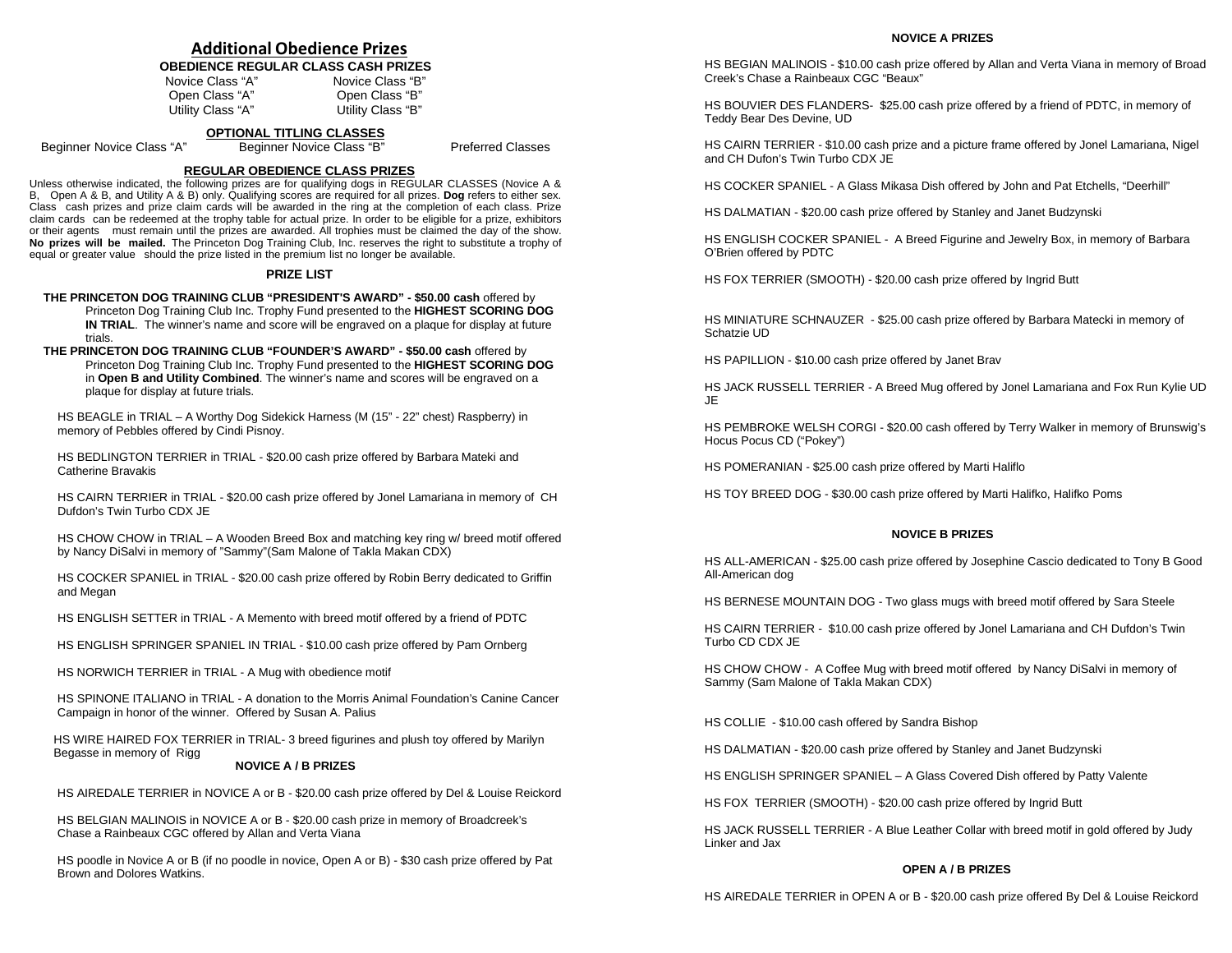HS BELGIAN SHEEPDOG - \$20.00 cash prize offered by Allan and Verta Viana in memory of "Goodie" CDX

HS CAIRN TERRIER - \$10.00 cash prize offered by Jonel Lamariana and CH Dufdon's Twin Turbo CDX JE

HS CAVALIER KING CHARLES SPANIEL - A Leash Rack hand-painted with breed motif offered by Nancy Cush, O'Aces Cavaliers

HS ENGLISH COCKER SPANIEL - \$25.00 cash prize offered by a friend of PDTC, in memory of Skylark Maid Margaret UDX

HS FOX TERRIER (SMOOTH) - \$20.00 cash prize offered by Ingrid Butt

HS PAPILLON - \$10.00 cash prize offered by Janet Brav

HS JACK RUSSELL TERRIER - "A Doggy Goody Bowl" offered by Judy Linker

HS WELSH CORGI (PEMBROKE) - \$20.00 cash prize offered by Dortha Marquis

#### **OPEN B PRIZES**

HS CAIRN TERRIER - \$10.00 cash prize offered by Jonel Lamariana and Fox Run Kylie UD SE and CH Dufdon's Twin Turbo CDX JE

HS DOBERMAN PINSCHER - \$25.00 cash prize offered by Michele Carberry

#### **UTILITY A / B PRIZES**

HS CAIRN TERRIER in UTILITY A or B - \$10.00 cash prize offered by Jonel Lamariana and CH Dufdon's TwinTurbo CDX JE

#### **UTILITY A PRIZES**

HS FLAT-COATED RETRIEVER - \$20.00 cash prize offered by Terry Walker in memory of Heidihaus Poetic Justice UD Can CDX (Justine)

HS FOX TERRIER (SMOOTH) - \$20.00 cash prize offered by Ingrid Butt

HS MINIATURE SCHNAUZER - \$25.00 cash prize offered by Barbara Matecki in memory of Schatzie

HS PAPILLON - \$20.00 cash prize offered by Rhonda Dalton

HS JACK RUSSELL TERRIER – A Framed & Matted Breed Stamp offered by Judy Linker and Gussie B. Russell UD

HS POODLE (TOY) - \$15.00 cash prize offered in memory of Fran Grerechka and her beloved OTCH Melange High Class Brandi UD CGC CDX

HS POODLE (STANDARD) - \$25.00 cash prize offered by Joan Jennerjahn in memory of Unique Groovy Kind of Love UD

HS PORTUGUESE WATER DOG - An Armetale Sea Shell Dish offered by Carole Doerr-Allen and Richard Allen

HS WELSH CORGI (PEMBROKE) - \$20.00 cash prize offered by Terry and Rocket (Welshire's Rockets Red Glare CDX, Can CD)

HS VIZSLA - \$25.00 cash prize offered by a friend of PDTC, in memory of Ember's Just Do It UDX

#### HS CAIRN TERRIER - \$10.00 cash prize offered by Jonel Lamariana in memory of CH Dufdon's Twin Turbo CDX JE

HS JACK RUSSELL TERRIER - A Paw Print Fleece Dog Bed offered by Julie Higgins and Winnie

HS PEMBROKE WELSH CORGI - \$20.00 cash prize offered by Terry Walker in memory of Brunswig's Déjà Vu UD Can CDX

## **Additional Rally Prizes**

### **REGULAR TITLING CLASSES**

| NOVICE CLASS A    | NOVICE CLASS B    |
|-------------------|-------------------|
| ADVANCED CLASS A  | ADVANCE CLASS B   |
| EXCELLENT CLASS A | EXCELLENT CLASS   |
| MASTERS CLASS     | INTERMEDIATE CI A |

EXCELLENT CLASS B **INTERMEDIATE CLASS** 

HS DOBERMAN PINSCHER in RALLY NOVICE A or B - \$20.00 cash prize offered by Michele Carberry from Gracy and Alice, in memory of Lucy and Louise

HS JACK RUSSELL TERRIER in TRIAL - \$10.00 cash offered by Jonel Lamaraina in memory of Fox Run Kylie UD JE

HS JACK RUSSELL TERRIER in TRIAL – A Blue Leather Collar w/ breed motif offered by Judy Linker

HS PUG in TRIAL - A silver plated bottle opener

HS SHETLAND SHEEPDOG in RALLY NOVICE A - \$10.00 cash prize offered by Eugene and Joann **Harvey** 

HS WEST HIGHLAND WHITE TERRIER in RALLY NOVICE B – A Breed Welcome Sign offered by Cheryl Ambrose

### **Entry information**

Entries can be mailed, emailed or faxed for this event. All entries and payment, regardless of method being submitted, must be received by the trial secretary prior to the closing deadline/time.

**All checks should be made payable to Fast Times. To use the Fax/Email option, payments must be made via PayPal at the time of entry.**

### **Mailed entries should be sent to:**

Fast Times c/o Bayshore-OB/Rly, 3 Sherman Court, Manalapan, NJ 07726

#### **Fax or Email entry steps to follow:**

**Step 1**: email your completed entry form to [trialsec@fasttimesagility.com](mailto:trialsec@fasttimesagility.com) or fax your completed entry form to 1-888-521-1706.

**Step 2:** Visit the trial webpage on www.fasttimesagility.com to pay via PayPal. There is a \$2.50 PayPal non-refundable processing fee per entry using these methods. This fee is already included in the entry fee amount when you add your runs to your cart.

**Step 3:** Be sure to include the owner's last name and dog's registration number when making your PayPal payment so we can match your payment to your entry.

**If emailing/faxing an entry after opening day, please wait for us to verify runs are available before sending PayPal payment. No point paying non-refundable fees for entries that will be closed out.**

**Payment MUST be made via PayPal for all faxed/emailed entries. We will not hold your spot so you can mail a check.** 

#### **UTILITY B PRIZES**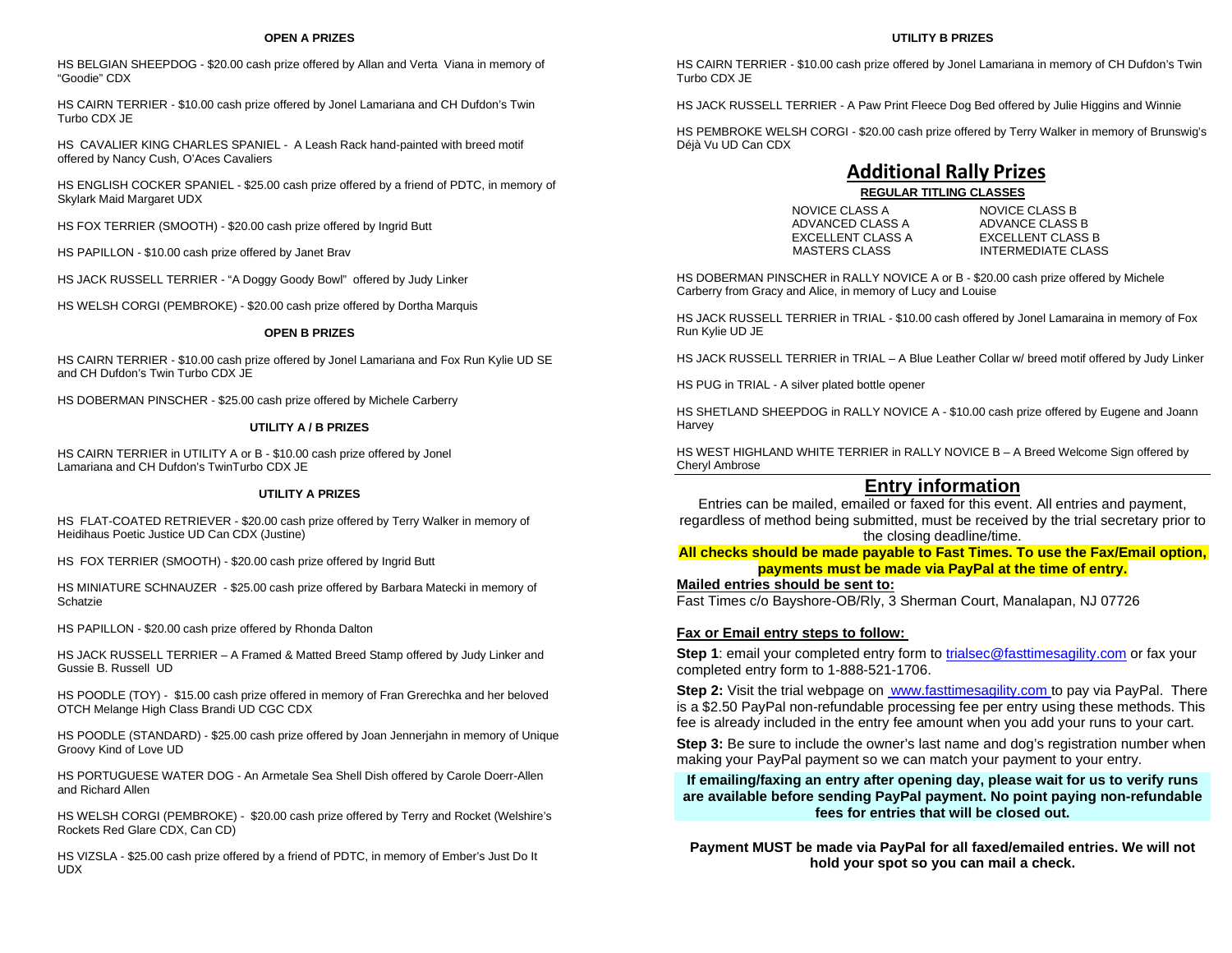## **Notice to Exhibitors**

- All judging will be indoors.
- Transfers will be permitted in accordance with Obedience Regulations, Chapter 1, Section 16. and Rally Regulations, Chapter 1, Section 15. T he request for a transfer must be in writing and presented to the Trial Secretary at least 30 minutes prior to the start of the trial.
- A wait-list will be established in order to fill openings created by entries that are withdrawn prior to the event closing day.
- Rally ring size will be 40 x 50.
- Obedience and Rally classes will run in jump height order from "Small-Tall." Your jump height must be included on the entry form for all classes that require a jump.
- Food is not available at the show site, no food vendors. Feel free to bring your own refreshments.
- **Crating:** Set-up will not be available on Friday. The building will open Saturday and Sunday at 7:00 AM. Crating space is limited. Unentered dogs may be asked to leave. Please provide your own chairs and crates.
- Free admission / Free parking.
- **REFUND POLICY**:

Bitches in season are not permitted to compete in obedience or rally trials. The club will refund all but \$10.00 of the entry fee for bitches in season that are unable to compete for that reason. Refund requests must be accompanied by a dated, signed letter on official business letterhead from your veterinarian stating the reason that your dog cannot compete. The Trial Secretary must be notified no later than one half hour prior to the start of the first class in the trial.E-mails, phone calls and non-letterhead notes will not be considered.

- Exhibitors are responsible for cleaning up after their dog(s). Any exhibitor failing to do so may be excused without benefit of refund if the Show Committee deems the exhibitor to be in violation of this requirement. Crating space is limited. No ex-pens. Unentered dogs may be asked to leave. No dogs under 4 months of age on show grounds. There will be no smoking in the building. Please dispose of all trash in the proper manner.
- The judge is not required to wait for dogs. It is the responsibility of the owner/handler to have the dog at ringside when required and without being called. All dogs present must be held on a leash, or confined to a crate except when being judged.
- Exhibitors should follow their veterinarians recommendation to assure their dogs are free of internal and external parasites, any communicable diseases, and have appropriate vaccinations
- It is expressly understood that exhibitors alone are responsible for the behavior of their dogs and/or children. Any exhibitor whose dogs and/or children create unnecessary disturbances or repeatedly engage in unsafe or disruptive behavior may, at the discretion of the Event Committee, be asked to leave the show site. In such case, no refund of any fees paid will be made. The host club, Clantyre Show Secretary Services and its agents, employees, etc. will assume no responsibility for any loss, damage, illness or injury sustained by exhibitors or handlers, or to any of their dogs or property and further assumes no responsibility for injury to children.

**Accommodations**<br>These establishments have graciously agreed to accept guests with well-mannered dogs. Please return the trust and assume full responsibility for your dog's behavior. Pet fees may apply. Policies can change. Please call ahead to verify that your dog is welcome.

**Hampton Inn North Brunswick**, 841 Georges Rd., North Brunswick Twp., NJ 08902 732-246-3555 **Hampton Inn Princeton**, 4385 US-1 South, Princeton, NJ 08540 609-951-0066

## **Directions**

Visit the trial webpage for Google directions to the show site: [https://fasttimesagility.com/event/princeton-dog-training-club-5/?\\_post\\_id=5482](https://fasttimesagility.com/event/princeton-dog-training-club-5/?_post_id=5482)  If you use an entry service other than the methods listed in this premium, please be aware of their terms, additional charges, and delivery policies.<br>Also, please be sure that their event information matches that in this p

## *Information contained in this premium takes precedence over information from any other publication not issued by the club directly or Fast Times, INC.*

**Entries are processed in the order that they are received at the Show Secretary's address.**

## **A note from the Trial Secretary:**

### **Please double check your entry forms before sending them in. We WILL NOT process entries with the following issues:**

- Unreadable hand writing
- Incomplete owner or dog information
- Incomplete class list please list **ALL** classes you are entering
- Missing jump height when required for class entered



### *WE KNOW THE SCORE….* **A Premier Provider of Trial Secretary Services**

*Please visit our website for Trial information and the following features:*  **Entry Confirmations Downloadable Premiums**<br>**Post Trial sent via email** 

**Post-Trial Results on Web [WWW.FASTTIMESAGILITY.COM](about:blank)** 

| June 10-11-12, 2022  | Lower Bucks DTC (regular Agility & ISC cup)                  |
|----------------------|--------------------------------------------------------------|
| June 18-19, 2022     | Agility Association of Central NJ (JAG) (Agility)            |
| June 18, 2022        | Westminster Kennel Club (Agility)                            |
| June 25-26. 2022     | Delaware Valley German Shepherd Dog Club (Agility)           |
| July 1-2-3, 2022     | Kruisin Kanines Agility Club (Agility)                       |
| July 9-10, 2022      | Bayshore Companion Dog Club (AKC) (Agility)                  |
| July 16-17, 2022     | Lower Camden County DTC (AKC) (Agility)                      |
| July 16-17, 2022     | <b>Princeton Dog Training Club (Obedience/Rally trials)</b>  |
| July 17, 2022        | Bayshore Companion Dog Club (Rally Trials)                   |
| July 22, 2022        | Northwest New Jersey Agility Club (NJAC) (Agility)           |
| July 23-24, 2022     | Staten Island Companion Dog Training Club (SICDTC) (Agility) |
| July 30-31, 2022     | Schooley's Mountain Kennel Club (Agility)                    |
| August 5-6-7, 2022   | Bayshore Companion Dog Club (Obedience/Rally trials)         |
| August 6-7, 2022     | Agility Association of Central NJ (JAG) (Agility)            |
| August 13-14, 2022   | Kruisin Kanines Agility Club (Agility)                       |
| August 13-14, 2022   | Kruisin Kanines Agility Club (Agility)                       |
| August 20-21, 2022   | Monticello KC (AKC) (Agility)                                |
| August 20-21, 2022   | Lower Camden County DTC (AKC) (Agility)                      |
| August 27-28, 2022   | Lower Bucks Dog Training Club (AKC) (Agility)                |
| Sept 1-2-3-4, 2022   | Berks County Dog Training Club (AKC) (Agility)               |
| Sept 9-10-11, 2022   | Skyline Agility Club (AKC) (Agility)                         |
| Sept 10-11, 2022     | Tail Blazers Agility Club (AKC) (Agility)                    |
| Sept 17-18, 2022     | Priceton Dog Training Club (AKC) (Agility)                   |
| Sept. 23-24-25, 2022 | Lower Camden County DTC (Obedience/Rally trials)             |